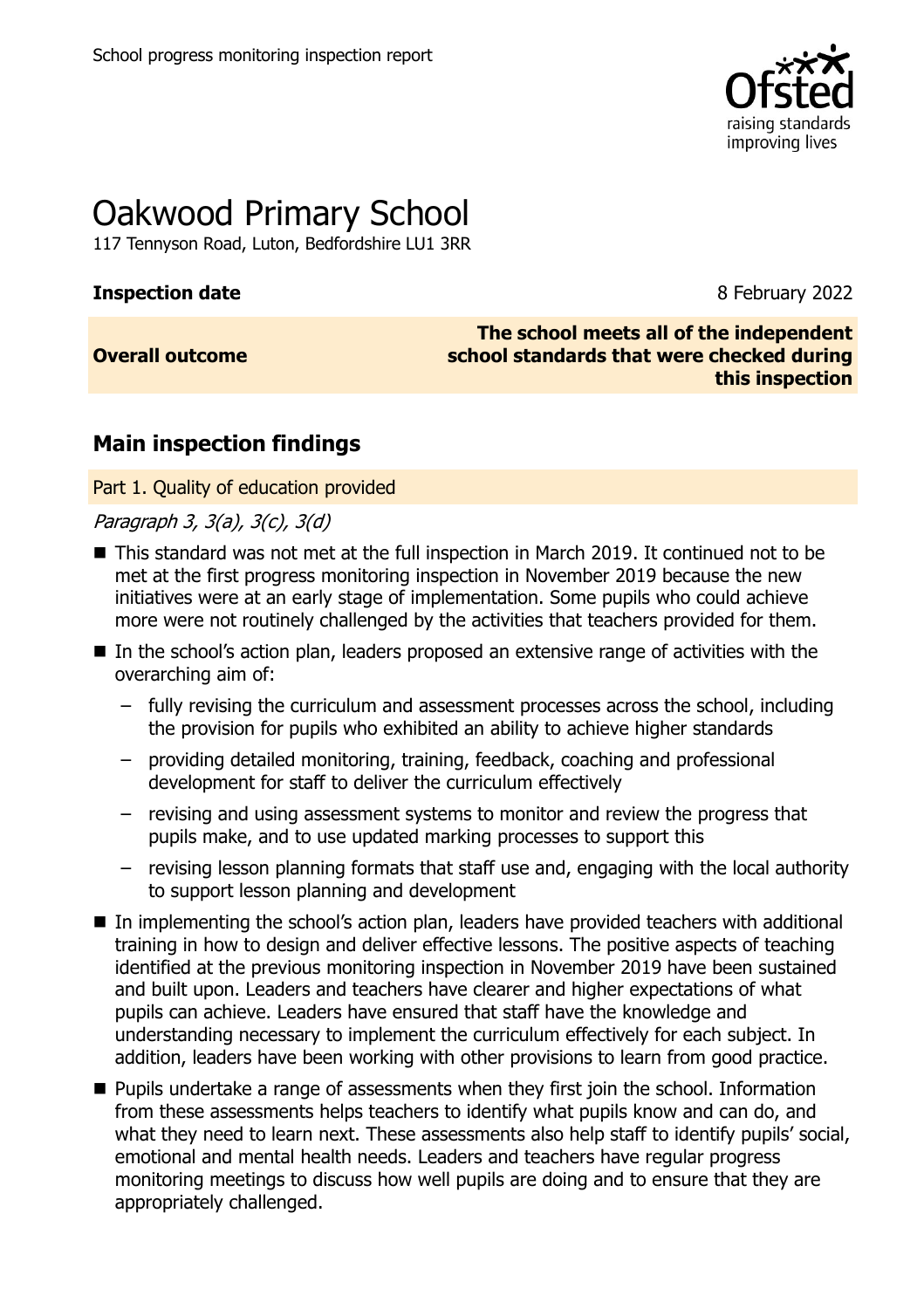

- Teachers have raised their expectations of what pupils can achieve. Teachers design and deliver sequences of lessons that take account of pupils' prior knowledge. Leaders have thought carefully about how teachers use assessment in lessons. Teachers use information from their regular checks on pupils' knowledge and understanding to design future learning. This helps pupils to understand new knowledge and to put right any misconceptions they may have.
- Teachers make good use of questions to challenge pupils further in their learning. Teachers ask pupils to explain the reasons for their answers. This helps pupils to develop and consolidate their understanding. Work in books demonstrates pupils' increased understanding of the curriculum and shows how they build on prior learning. Pupils know more and remember more.
- Leaders check the quality of provision on a frequent basis. Leaders' programme of monitoring includes lesson visits, learning walks, performance management and moderation sessions. Staff receive immediate feedback. So, the quality of teaching has improved.
- This standard is now met.

### Part 3. Welfare, health and safety of pupils Paragraphs 7, 7(a), 7(b), 32(1), 32(1)(c)

- At the full inspection in March 2019 and the first progress monitoring inspection in November 2019, these standards were met.
- Safeguarding procedures remain effective. The headteacher and the proprietor have maintained a strong safeguarding culture in the school. The school's safeguarding policy was revised in September 2021 and reflects the latest statutory guidance published by the Department for Education (DfE). The policy is available on the school's website.
- The designated safeguarding lead (DSL) and the deputy designated safeguarding lead have received appropriate safeguarding training to carry out their roles. The DSL attends local safeguarding network meetings. Safeguarding leaders are knowledgeable about when and how to make referrals to the appropriate authorities when they are concerned about a pupil's well-being. Leaders make sure that safeguarding records are kept up to date.
- Appropriate training ensures that adults have up-to-date knowledge and understanding of their roles and responsibilities in safeguarding pupils. Staff have received training about county lines and also about the 'Prevent' duty to protect children from radicalisation. Leaders make sure that ongoing training takes place using external expertise, including that of the local authority.
- New staff have training for safeguarding on induction. So, staff are well trained to spot the signs and symptoms of abuse.
- **Pupils are taught to understand a range of risks to their well-being and how they can** manage these. Pupils understand how to stay safe online.
- These two standards continue to be met.

### Paragraph 15

■ At the full inspection in March 2019, this standard was met.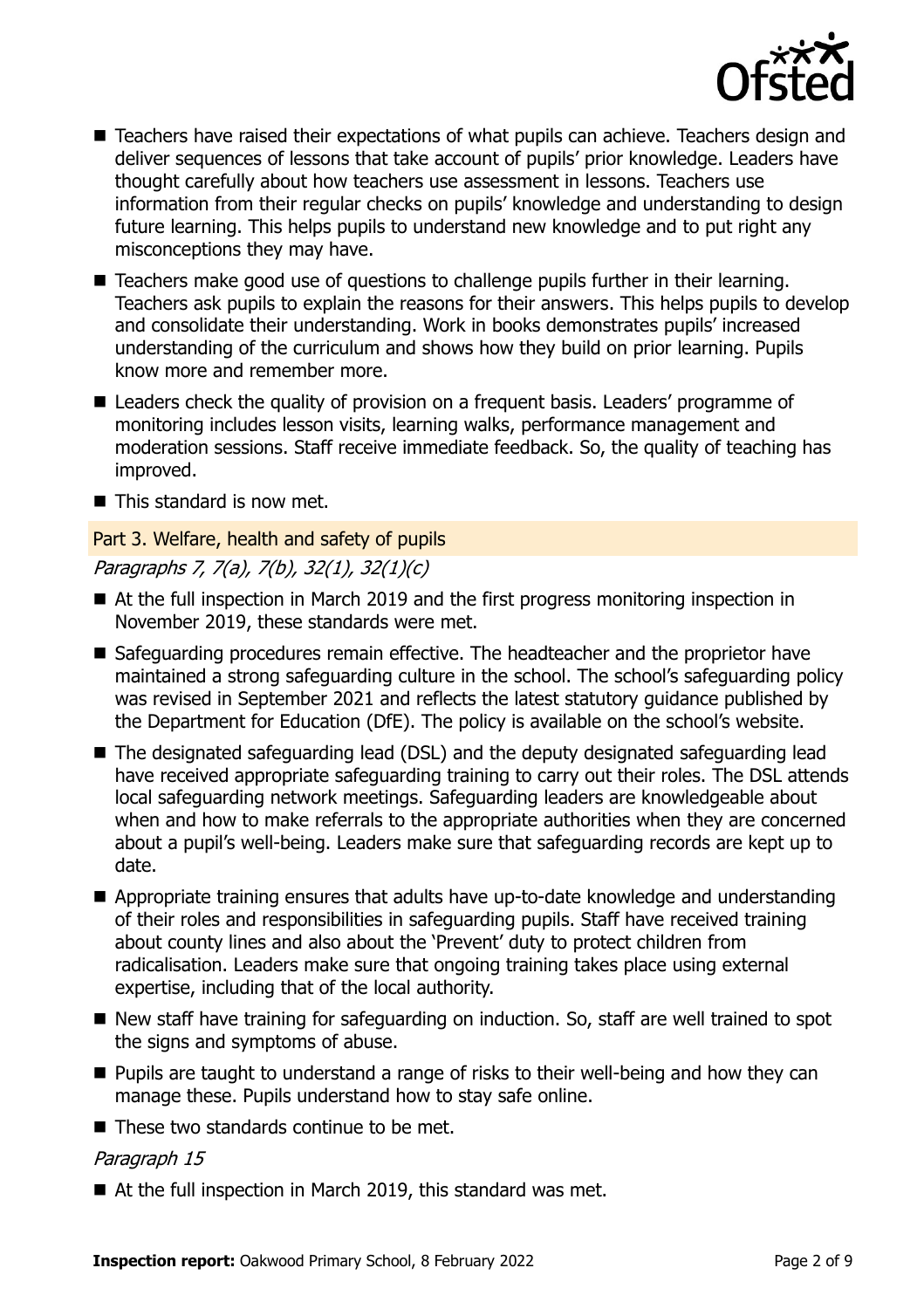

- Systems for recording admissions and attendance are appropriate and continue to be effective. Leaders know what information they need to keep in these registers when pupils are admitted to the school, and when they leave.
- Leaders have made suitable arrangements for registering each pupil's attendance at the beginning of each morning and afternoon session.
- Leaders know their responsibilities to report a pupil who is missing from education.
- This standard continues to be met.

### Part 4. Suitability of staff, supply staff, and proprietors

Paragraphs 18(2)–18(3), 19(2)–19(3), 20(6)–20(6)(c), 21(1)–21(7)(b)

- The standards in this part were met at the full inspection in March 2019 and the first progress monitoring inspection in November 2019.
- The proprietor body has established effective systems for the statutory checks for all adults to ensure that they are suitable to work with children.
- The single central record of employment checks is in place and includes all the required information. Leaders ensure that all necessary recruitment checks are completed before appointing new staff. This includes a check on a person's medical fitness.
- The school occasionally uses supply staff. Leaders are aware of the necessary safeguarding precautions and checks required, linked to agency staff.
- $\blacksquare$  These standards continue to be met.

### Part 8. Quality of leadership in and management of schools

### Paragraph 34(1), 34(1)(a), 34(1)(b)

- The full inspection in March 2019 found that leaders had not ensured that all the independent school standards were met. At the first progress monitoring inspection in November 2019, two of the independent school standards remained not met. The inspection highlighted that leaders' initiatives to ensure that pupils achieve as well as they should were at an early stage of implementation. It was too soon to see the full impact of leaders' work.
- In the school's action plan, the proprietor body proposed to:
	- conduct a full audit of the school's evidence and level of compliance with the independent school standards
	- establish a systemic monitoring and evaluation system for all areas of school improvement
	- have an external audit on all of the independent school standards, the outcomes for pupils and how effectively the school safeguards pupils and staff
	- update the school action plan
	- have the headteacher attend training, to meet the independent school standards effectively
	- ensure that the headteacher and trustees complete the compliance document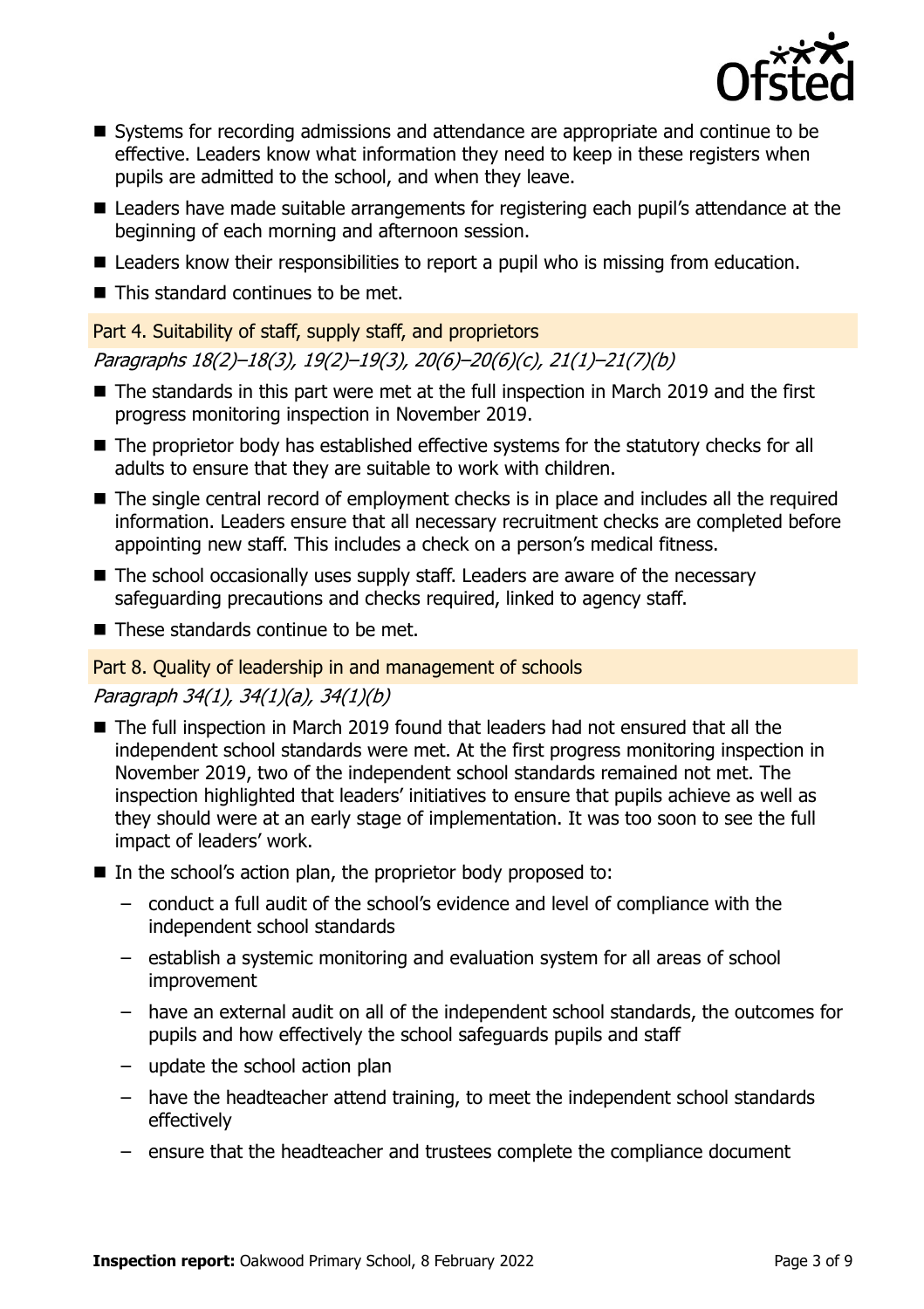

- organise an audit which holds leaders to account for their analysis of assessment information and by assessing to what extent leaders provide teachers with highquality support, advice and guidance
- make links with leaders of outstanding schools, to develop leadership skills
- hold consultations with staff so that teachers' needs are met in order to ensure that pupils' outcomes improve
- ensure that a performance management policy is in place and to introduce a new performance management system for all staff, including the headteacher.
- $\blacksquare$  The proprietor body has brought about the necessary improvements. It has acted decisively to implement its approved second action plan. The proprietor body has secured appropriate staffing to support this plan. Leaders have taken actions, as outlined in the sections above, to address previous failings in the quality of education provided.
- The proprietor body's appointment of the new headteacher has considerably strengthened the leadership and management of the school. Her expertise, determination and ambition have brought about much improvement. The headteacher has shared her high expectations with staff and trustees. As a result, teachers know what is expected of them. Expectations of what pupils can achieve have risen.
- Staff's morale is high and there is a constant focus on providing a high quality of education and on positive relationships with pupils.
- Leaders are familiar with the independent school standards and continue to take advice on meeting standards from other schools, the local authority and external advisers.
- Leaders have put in place an effective curriculum. They have high expectations for pupils' success. Staff routinely take into account pupils' starting points when designing sequences of learning.
- Leaders have made sure that school policies are more consistently implemented. Leaders carefully focus on the impact that teaching has on pupils' learning. This helped to improve the quality of education that pupils receive.
- Leaders place the highest priority on safeguarding. Their work to safeguard pupils remains effective. Leaders liaise effectively with other agencies, including the local authority. Leaders ensure that the admissions and attendance register contains the relevant information for pupils.
- $\blacksquare$  This standard is now met.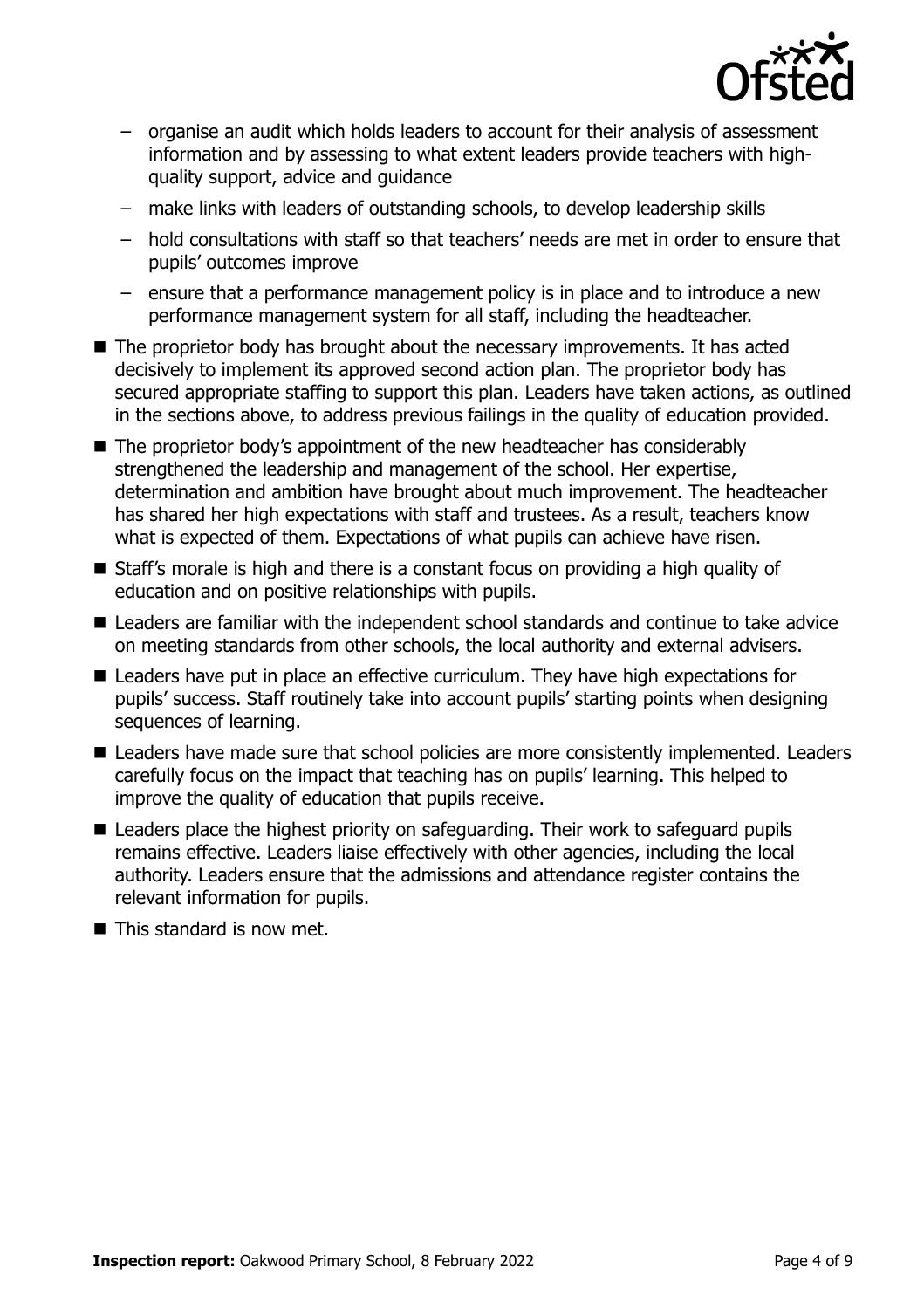

### **Compliance with regulatory requirements**

The school meets the requirements of the schedule to the Education (Independent School Standards) Regulations 2014 ('the independent school standards') and associated requirements that were checked during this inspection. This included the standards and requirements that the school was judged to not comply with at the previous inspection. Not all of the standards and associated requirements were checked during this inspection.

#### **The school now meets the following independent school standards**

#### **Part 1. Quality of education provided**

- 3 The standard in this paragraph is met if the proprietor ensures that the teaching at the school-
	- 3(a) enables pupils to acquire new knowledge and make good progress according to their ability so that they increase their understanding and develop their skills in the subjects taught
	- 3(c) involves well-planned lessons and effective teaching methods, activities and management of class time; and
	- 3(d) shows a good understanding of the aptitudes, needs and prior attainments of the pupils and ensures that these are taken into account in the planning of lessons.

### **Part 8. Quality of leadership in and management at schools**

- $\blacksquare$  34(1) The standard in this paragraph is met if the proprietor ensures that persons with leadership and management responsibilities at the school-
	- 34(1)(a) demonstrate good skills and knowledge appropriate to their roles so that the independent school standards are met consistently
	- 34(1)(b) fulfil their responsibilities effectively so that the independent school standards are met consistently.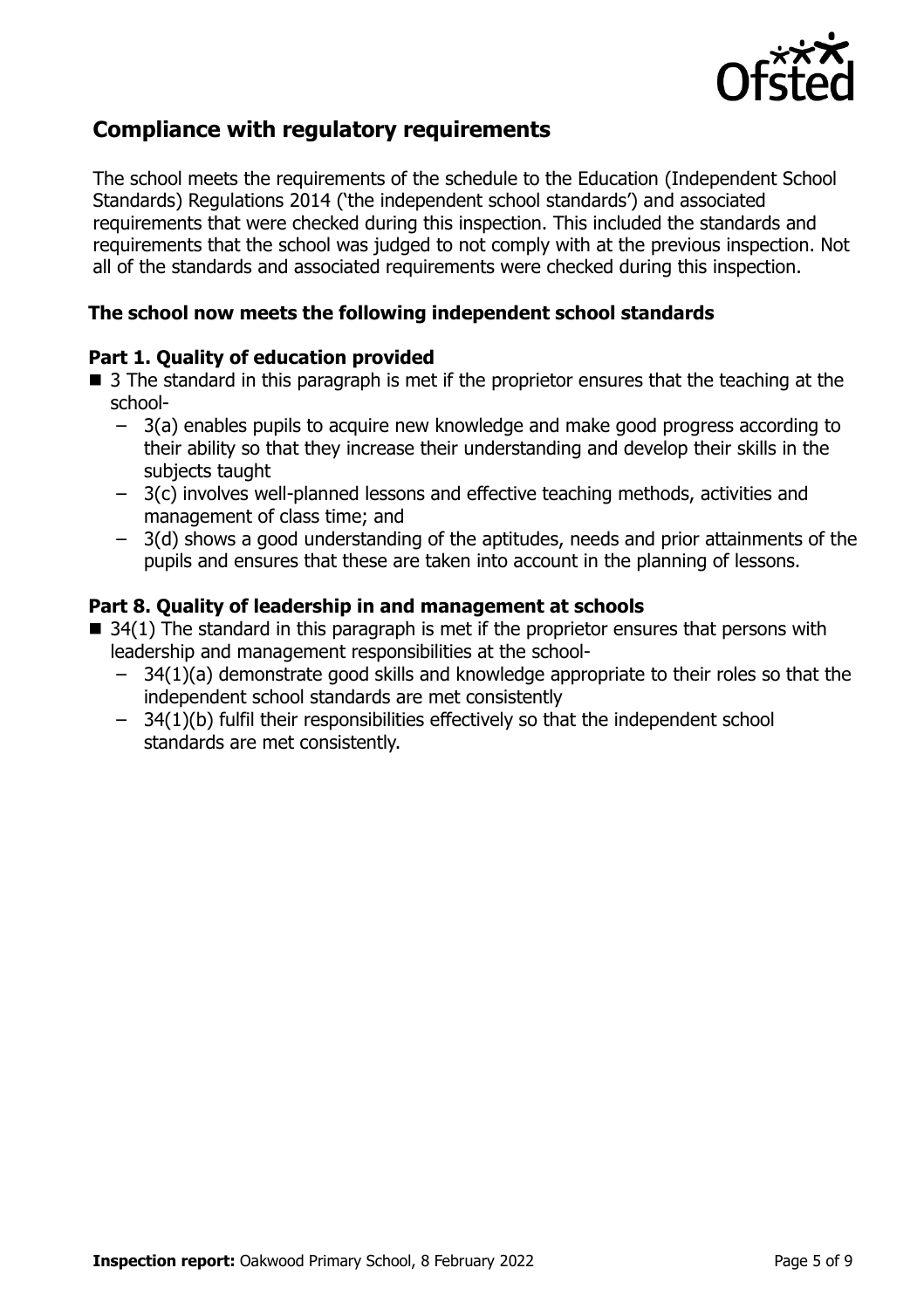

### **School details**

| Unique reference number | 135539   |
|-------------------------|----------|
| DfE registration number | 821/6011 |
| Inspection number       | 10213752 |

This inspection was carried out under section 109(1) and (2) of the Education and Skills Act 2008, the purpose of which is to advise the Secretary of State for Education about the school's suitability for continued registration as an independent school.

| Type of school                       | Primary                        |
|--------------------------------------|--------------------------------|
| <b>School status</b>                 | Independent school             |
| Age range of pupils                  | 3 to 11                        |
| Gender of pupils                     | Mixed                          |
| Number of pupils on the school roll  | 133                            |
| Number of part-time pupils           | 21                             |
| Proprietor                           | <b>Oakwood Education Trust</b> |
| Chair                                | Nadeem Butt                    |
| <b>Headteacher</b>                   | Fatemah Salihi                 |
| Annual fees (day pupils)             | £3,695                         |
| Telephone number                     | 01582 518 800                  |
| Website                              | www.oakwoodprimary.co.uk       |
| <b>Email address</b>                 | admin@oakwoodprimary.co.uk     |
| Date of previous standard inspection | 12 to 14 March 2019            |

### **Information about this school**

- Oakwood Primary School is an independent Muslim primary day school that opened in 2008. The school is situated in a residential area in central Luton. The school is registered to admit up to 150 boys and girls aged from three to 11 years, of any religious background.
- A very small proportion of pupils with special educational needs and/or disabilities attend the school.
- The school does not make use of any alternative off-site provision.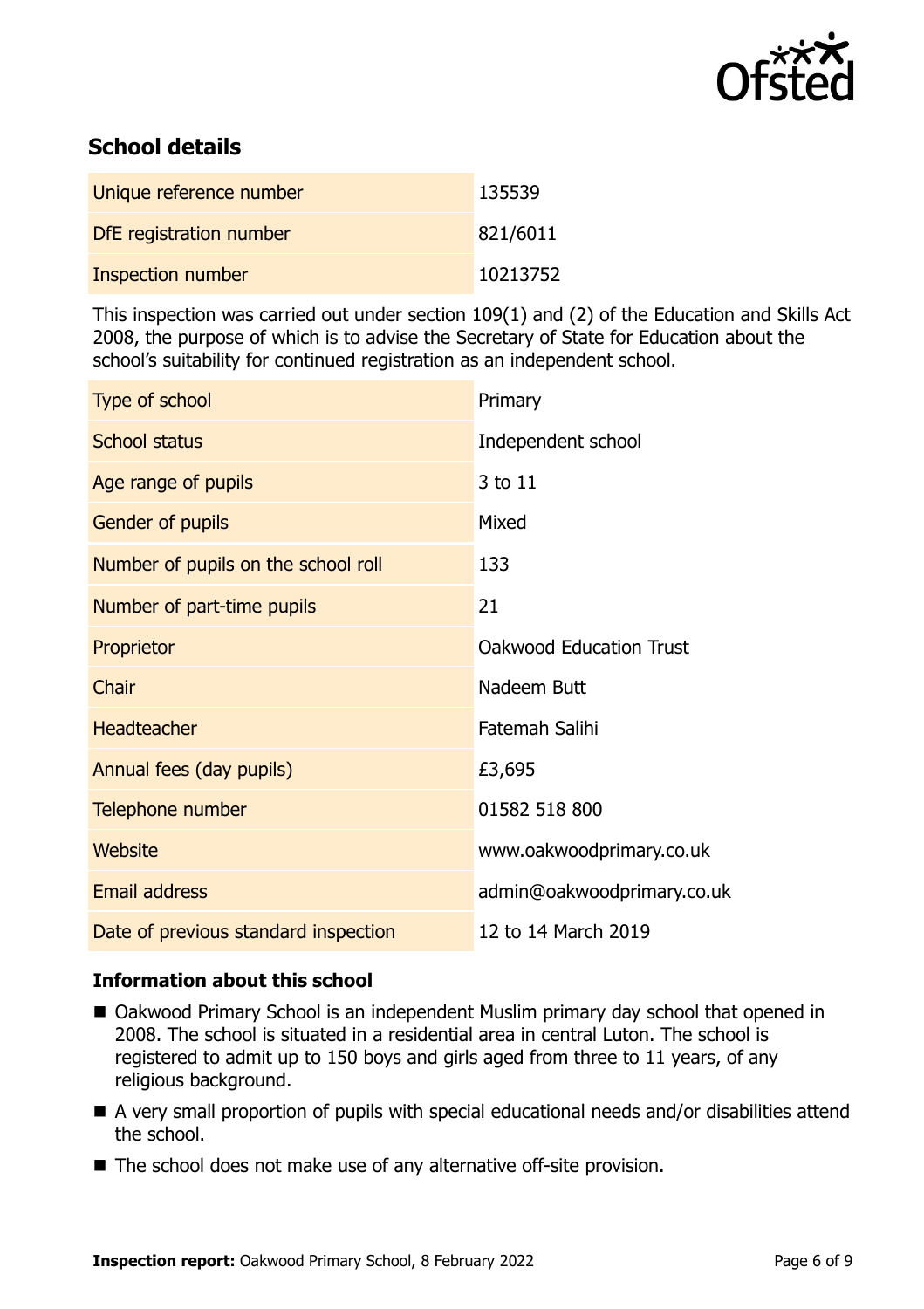

- The school is managed by a board of trustees. Leaders seek to help the school's pupils achieve an understanding of the role of Islam in their lives.
- A small number of children attend part-time provision in the school's nursery.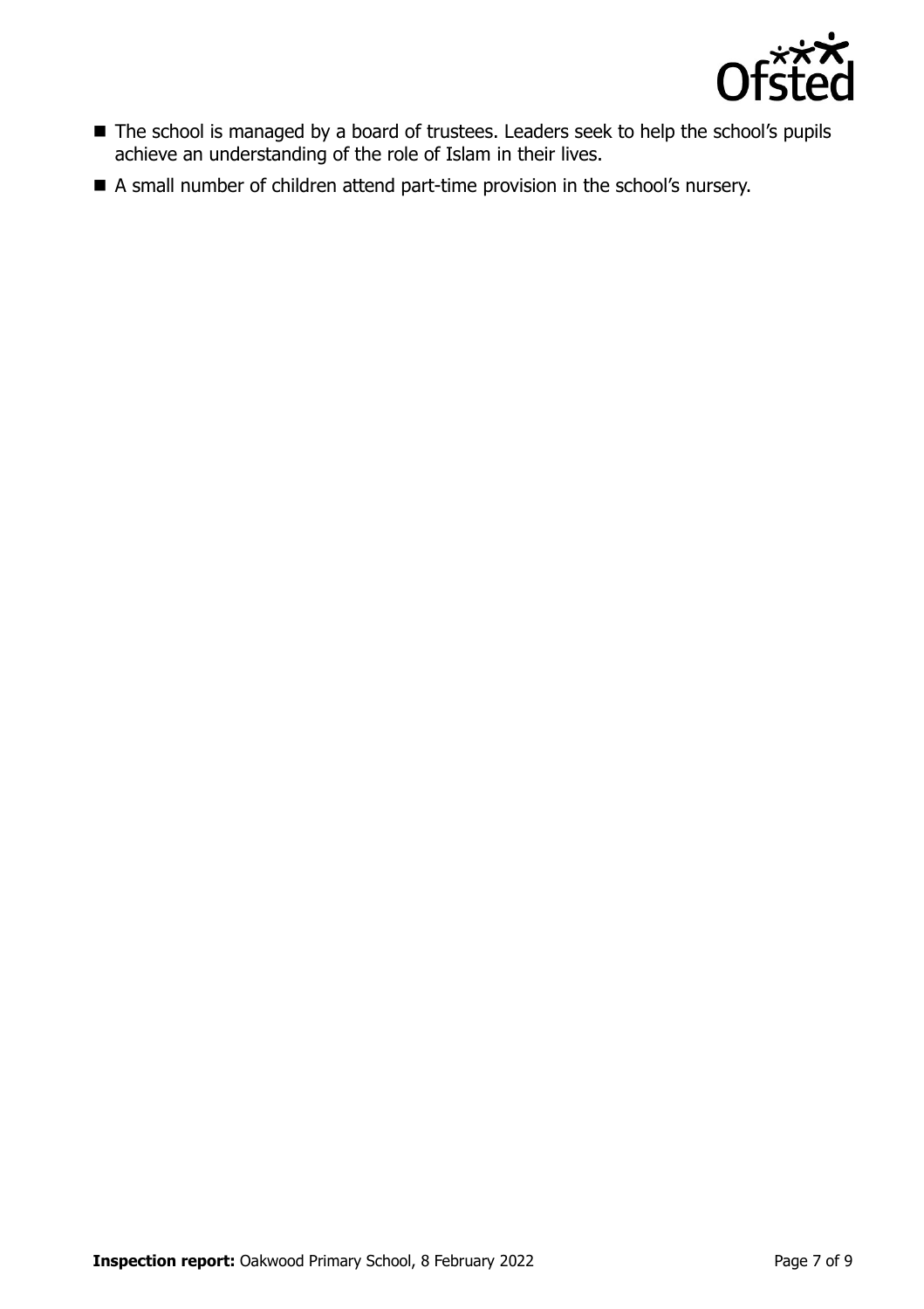

## **Information about this inspection**

- This inspection was carried out at the request of the registration authority for independent schools. The purpose of the inspection was to monitor the progress the school has made in meeting the independent school standards and other requirements that it was judged to not comply with at its previous inspection.
- At the standard inspection in March 2019, the school was judged as requires improvement, and five of the independent school standards were not met.
- The DfE rejected the school's first action plan in July 2019.
- At the first progress monitoring inspection in November 2019, two of the independent school standards continued not to be met.
- The DfE accepted the school's second action plan in March 2020.
- This is the school's second progress monitoring inspection since the standard inspection in March 2019. The DfE commissioned Ofsted to conduct this progress monitoring inspection at no notice.
- $\blacksquare$  The inspector met with the headteacher, other leaders, including the designated safeguarding lead, a trustee and school staff.
- The inspector visited lessons in all year groups and looked at the work in pupils' books.
- The inspector checked a range of documents, including the school's safeguarding policy, the single central record of employment checks, improvement plans and teachers' planning for pupils' learning.
- The inspector spoke informally with pupils about their experiences at the school.

### **Inspection team**

Stefanie Lipinski-Barltrop, lead inspector Her Majesty's Inspector